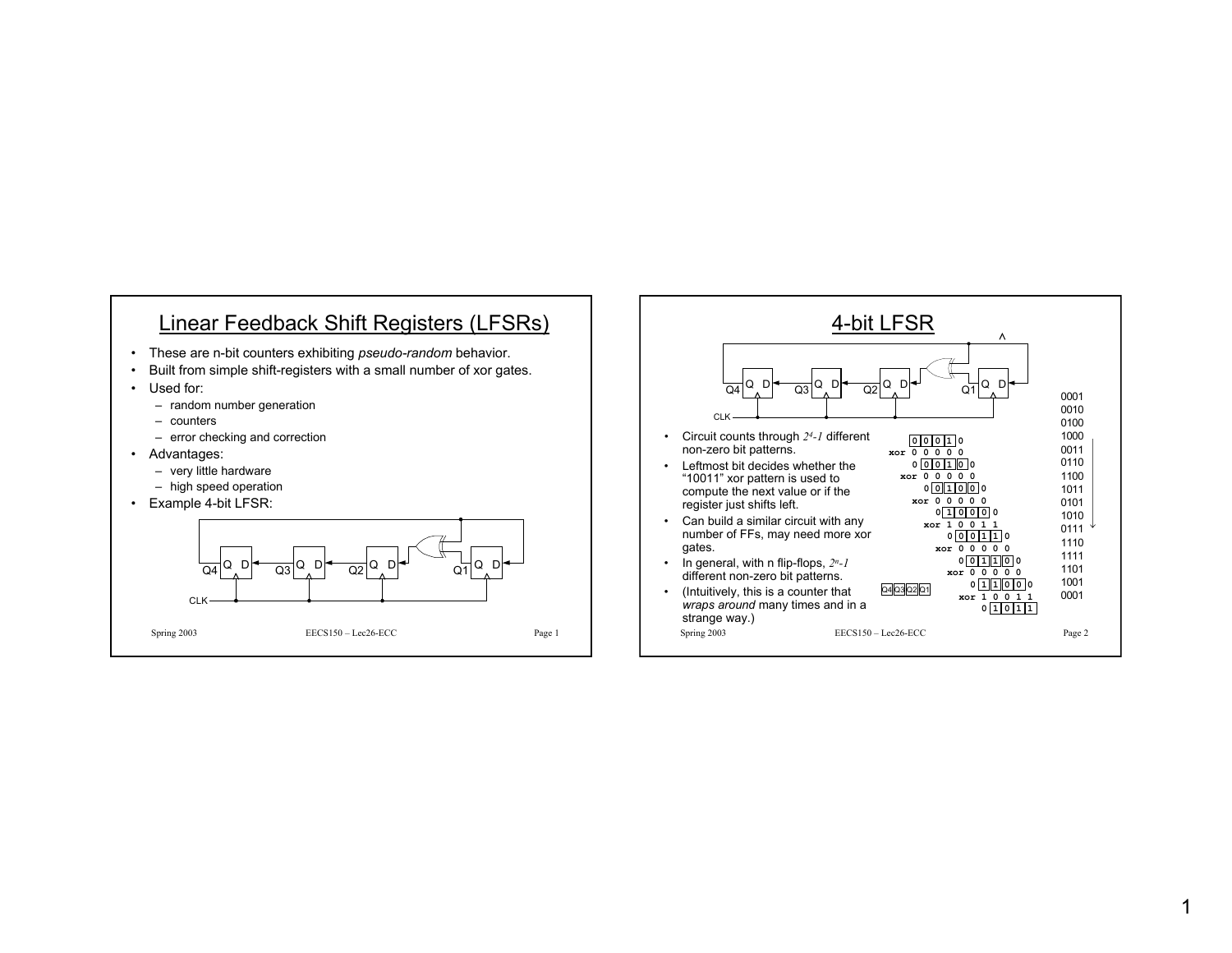| Applications of LFSRs                                                                                                                                                                                                                                                                                                                                                                               |                                                                                                                                                                                                                                                                                                                                                                                            | Galois Fields - the theory behind LFSRs                                                                                                                                                                                                                                                                                                                                                                                      |                                                                                                                                                                                                                                                                                                   |  |  |
|-----------------------------------------------------------------------------------------------------------------------------------------------------------------------------------------------------------------------------------------------------------------------------------------------------------------------------------------------------------------------------------------------------|--------------------------------------------------------------------------------------------------------------------------------------------------------------------------------------------------------------------------------------------------------------------------------------------------------------------------------------------------------------------------------------------|------------------------------------------------------------------------------------------------------------------------------------------------------------------------------------------------------------------------------------------------------------------------------------------------------------------------------------------------------------------------------------------------------------------------------|---------------------------------------------------------------------------------------------------------------------------------------------------------------------------------------------------------------------------------------------------------------------------------------------------|--|--|
| Performance:<br>- In general, xors are only ever 2-input<br>and never connect in series.<br>- Therefore the minimum clock period<br>for these circuits is:<br>$T > T_{2-input-xor} + clock overhead$<br>- Very little latency, and independent<br>of n!<br>This can be used as a fast counter,<br>if the particular sequence of count<br>values is not important.<br>- Example: micro-code micro-pc | Can be used as a random<br>number generator.<br>$-$ Sequence is a pseudo-<br>random sequence:<br>• numbers appear in a<br>random sequence<br>• repeats every $2n$ -1 patterns<br>$-$ Random numbers useful in:<br>• computer graphics<br>• cryptography<br>• automatic testing<br>Used for error detection and<br>correction<br>• CRC (cyclic redundancy<br>codes)<br>• ethernet uses them | LFSR circuits performs<br>multiplication on a field.<br>A field is defined as a set with the<br>following:<br>- two operations defined on it:<br>• "addition" and "multiplication"<br>- closed under these operations<br>- associative and distributive laws<br>hold<br>- additive and multiplicative identity<br>elements<br>- additive inverse for every element<br>- multiplicative inverse for every<br>non-zero element | Example fields:<br>- set of rational numbers<br>- set of real numbers<br>$-$ set of integers is <i>not</i> a field<br>(why?)<br>Finite fields are called Galois<br>fields.<br>Example:<br>- Binary numbers 0,1 with XOR<br>as "addition" and AND as<br>"multiplication".<br>$-$ Called GF $(2)$ . |  |  |
| $EECS150 - Lec26-ECC$<br>Spring 2003                                                                                                                                                                                                                                                                                                                                                                | Page 3                                                                                                                                                                                                                                                                                                                                                                                     | Spring 2003                                                                                                                                                                                                                                                                                                                                                                                                                  | $EECS150 - Lee26-ECC$<br>Page 4                                                                                                                                                                                                                                                                   |  |  |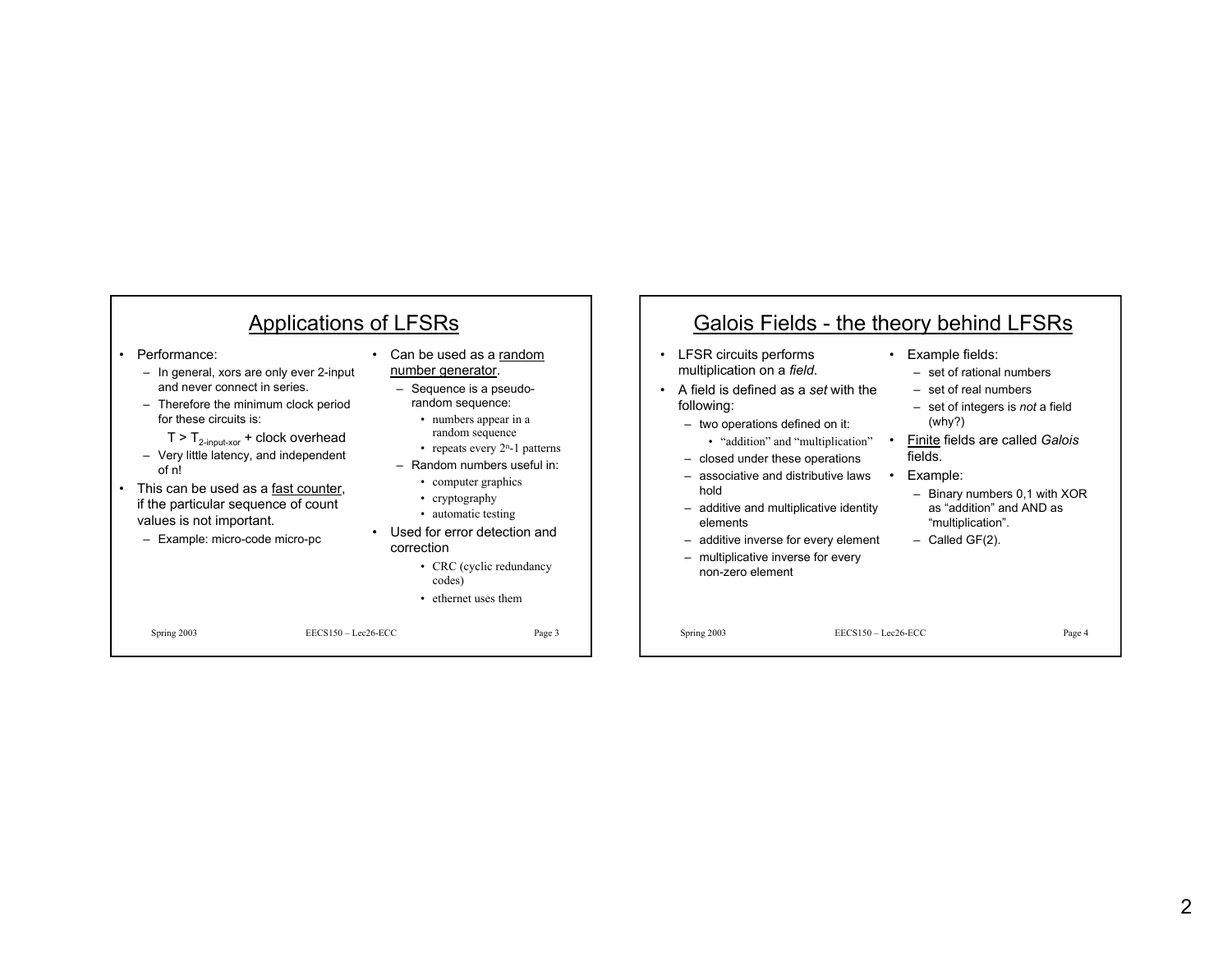## Galois Fields - The theory behind LFSRs

- Consider *polynomials* whose coefficients come from GF(2).
- Each term of the form *x<sup>n</sup>* is either present or absent.

• Examples: 0, 1, x, 
$$
x^2
$$
, and  $x^7 + x^6 + 1$ 

 $= I \cdot x^7 + I \cdot x^6 + 0 \cdot x^5 + 0 \cdot x^4 + 0 \cdot x^3 + 0 \cdot x^2 + 0 \cdot x^1 + I \cdot x^0$ 

- With addition and multiplication these form a field:
- "Add": XOR each element individually with no carry:

$$
x^{4} + x^{3} + x + x + 1
$$
\n
$$
+ x^{4} + x^{2} + x
$$
\n
$$
x^{3} + x^{2} + 1
$$

• "Multiply": multiplying by *x<sup>n</sup>* is like shifting to the left.

$$
x^{2}+x+1
$$
\n
$$
\times
$$
\n
$$
x + 1
$$
\n
$$
x^{2}+x+1
$$
\n
$$
x^{3}+x^{2}+x
$$
\n
$$
x^{3} + 1
$$

Spring 2003 EECS150 – Lec26-ECC Page 5

### Galois Fields - The theory behind LFSRs

- • These polynomials form a *Galois (finite)* field if we take the results of this multiplication modulo a prime polynomial *p(x).*
	- A prime polynomial is one that cannot be written as the product of two non-trivial polynomials *q(x)r(x)*
	- Perform modulo operation by subtracting a (polynomial) multiple of  $p(x)$  from the result. If the multiple is 1, this corresponds to XOR-ing the result with *p(x).*
- For any degree, there exists at least one prime polynomial.
- With it we can form *GF(2n)*

Spring 2003 EECS150 – Lec26-ECC Page 6

- Additionally, …
- Every Galois field has a primitive element,  $\alpha$ , such that all non-zero elements of the field can beexpressed as a power of  $\alpha$ . By raising  $\alpha$  to powers (modulo  $p(x)$ ), all non-zero field elements can beformed.
- Certain choices of *p(x)* make the simple polynomial *x* the primitive element. These polynomials are called *primitive*, and one exists for every degree.
- For example,  $x^4 + x + 1$  is primitive. So  $\alpha$  = x is a primitive element and successive powers of  $\alpha$  will generate all non-zero elements of GF(16). *Example on next slide.*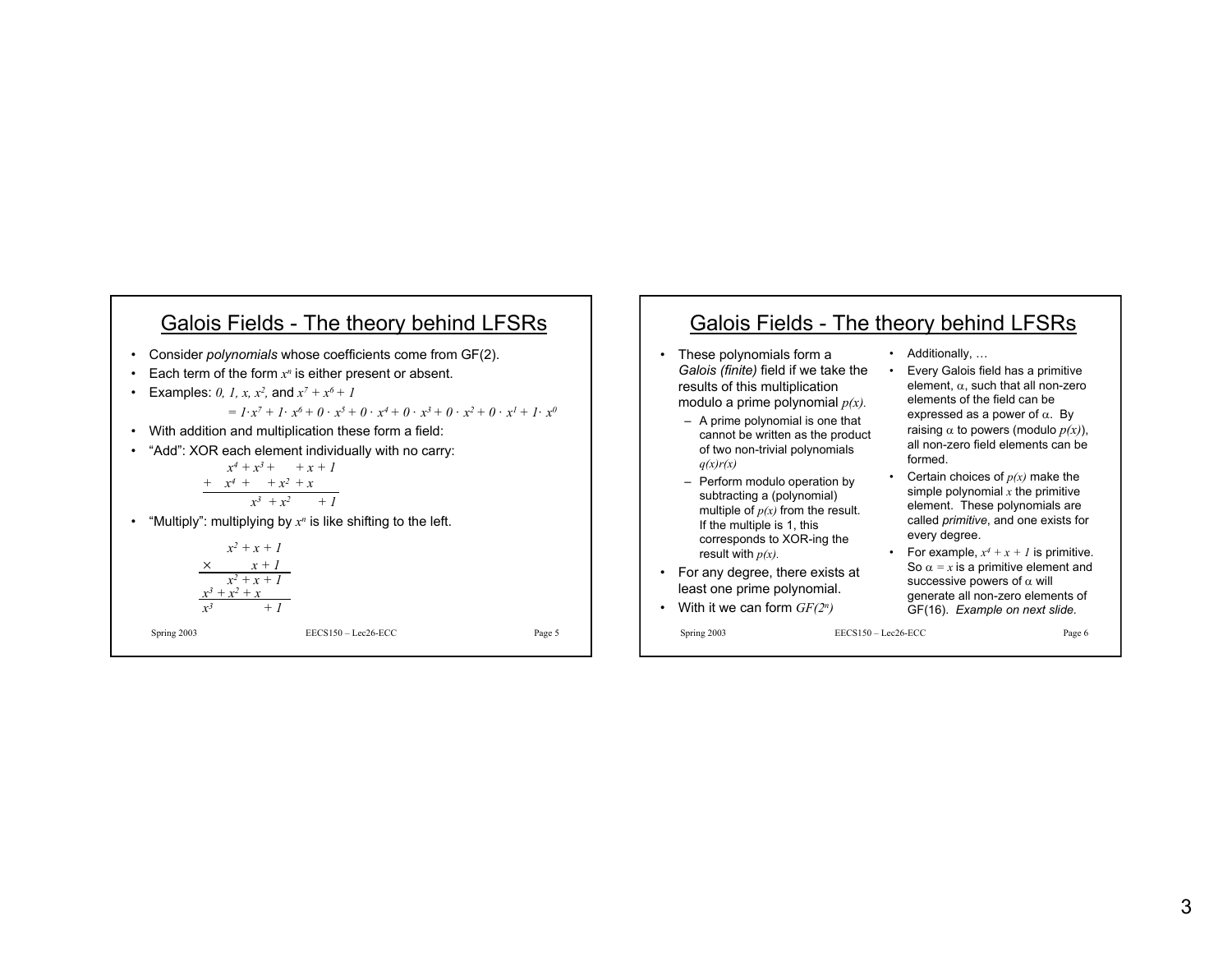

#### Spring 2003 EECS150 – Lec26-ECC Page 8 Primitive Polynomials  $x^2 + x + I$  $x^3 + x +1$ *x4 + x +1* $x^5 + x^2 +1$ *x6 + x +1* $x^7 + x^3 +1$  $x^8 + x^4 + x^3 + x^2 +1$  $x^9 + x^4 +1$  $x^{10} + x^3 +1$  $x^{11} + x^2 +1$  $x^{12} + x^6 + x^4 + x +1$  $x^{13} + x^4 + x^3 + x +1$  $x^{14} + x^{10} + x^6 + x +1$  $x^{15} + x + 1$  $x^{16} + x^{12} + x^3 + x +1$  $x^{17} + x^3 + 1$  $x^{18} + x^7 + 1$  $x^{19} + x^5 + x^2 + x + 1$  $x^{20} + x^3 + I$  $x^{21} + x^2 + 1$  $x^{22} + x + 1$  $x^{23} + x^5 +1$  $x^{24} + x^7 + x^2 + x +1$  $x^{25} + x^3 + 1$  $x^{26} + x^6 + x^2 + x +1$  $x^{27} + x^5 + x^2 + x +1$  $x^{28} + x^3 + 1$  $x^{29} + x + 1$  $x^{30} + x^6 + x^4 + x +1$  $x^{31} + x^3 + 1$ **Galois Field Hardware**  $x^{32} + x^7 + x^6 + x^2 +1$ Multiplication by  $x \Leftrightarrow$  shift left Taking the result mod  $p(x) \Leftrightarrow$  XOR-ing with the coefficients of  $p(x)$ when the most significant coefficient is 1. Obtaining all *2n-1* non-zero <sup>⇔</sup> Shifting and XOR-ing *2n-1* times. elements by evaluating *x<sup>k</sup>* for  $k = 1, \ldots, 2<sup>n</sup> - 1$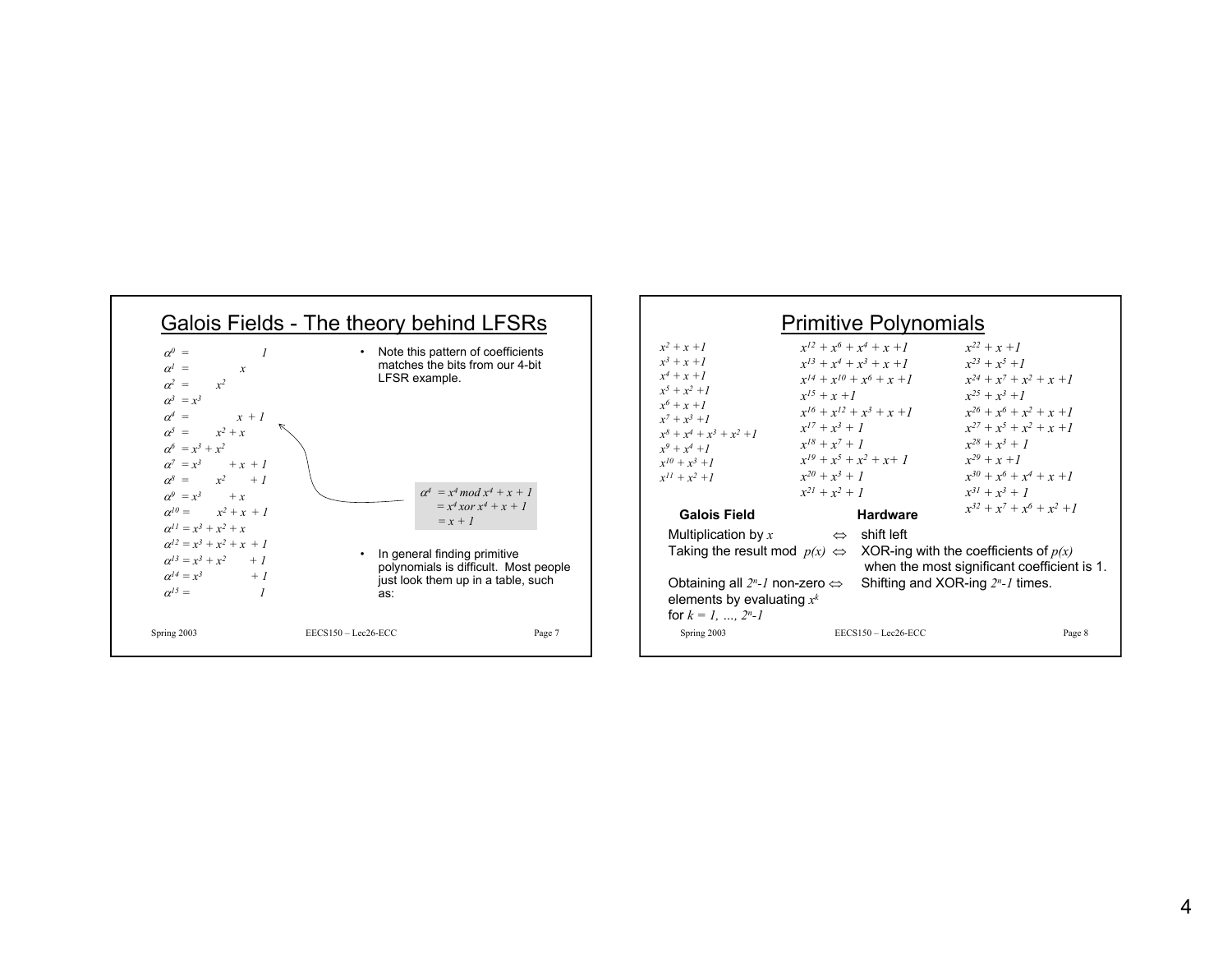

- For *k-bit* LFSR number the flip-flops with FF1 on the right.
- The feedback path comes from the Q output of the leftmost FF.
- Find the primitive polynomial of the form *xk + … + 1*.
- The *x0 = 1* term corresponds to connecting the feedback directly to the D input of FF 1.
- Each term of the form *x<sup>n</sup>* corresponds to connecting an xor between FF *n* and *n+1*.
- 4-bit example, uses *x4 + x + 1*
	- *<sup>x</sup><sup>4</sup>* <sup>⇔</sup> FF4's Q output



- *1* <sup>⇔</sup> FF1's D input
- $\;$  To build an 8-bit LFSR, use the primitive polynomial  $x^8 + x^4 + x^3 + x^2 + I$  and connect xors between FF2 and FF3, FF3 and FF4, and FF4 and FF5.



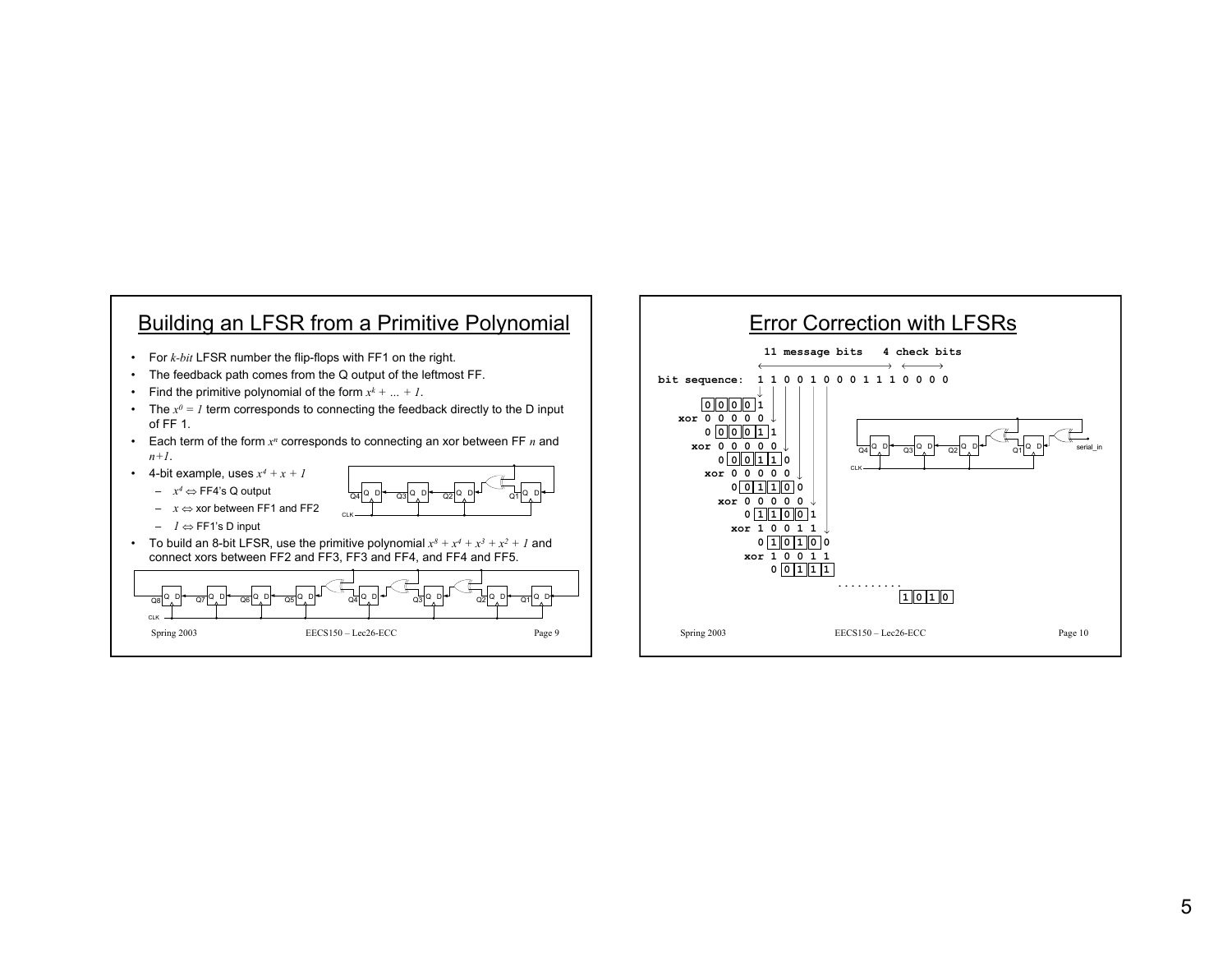



Spring 2003 EECS150 – Lec26-ECC Page 12 • 3 versions of divide, successive refinement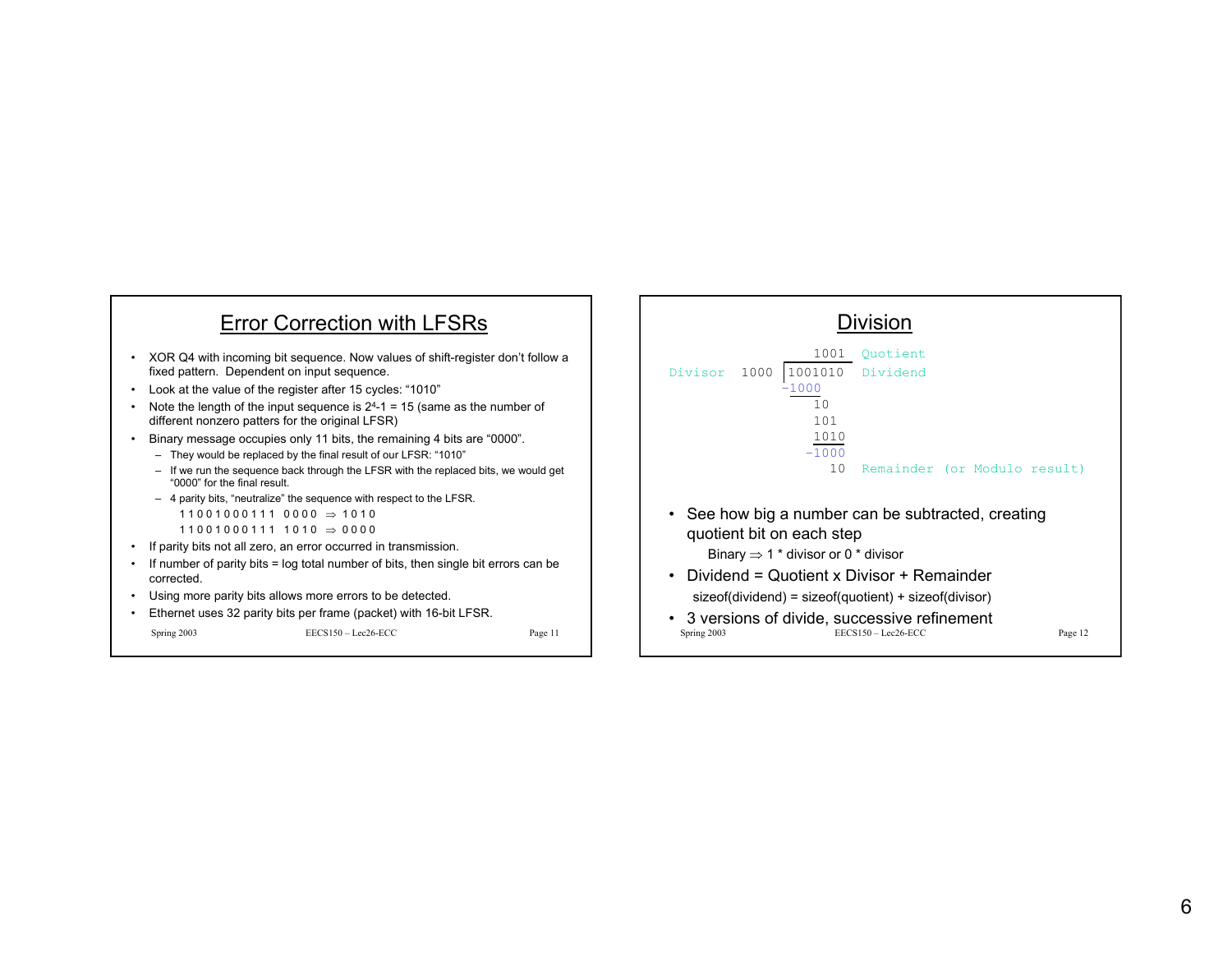

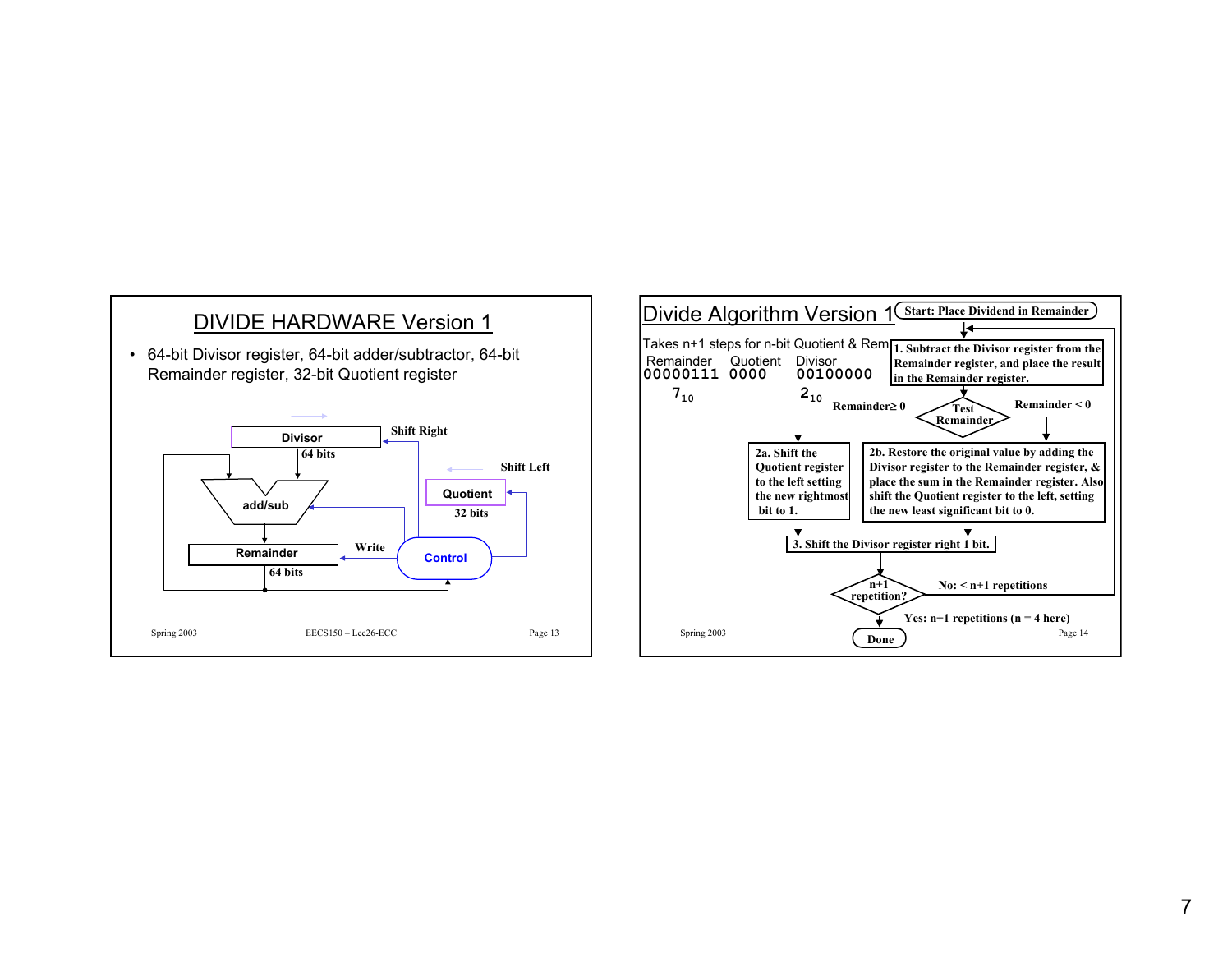| Iteration step                           |                                           |      | quotient divisor | remainder |
|------------------------------------------|-------------------------------------------|------|------------------|-----------|
| 0<br>Initial values                      |                                           | 0000 | 0010 0000        | 0000 0111 |
| 1<br>1: $rem=rem-div$                    |                                           | 0000 | 0010 0000        | 1110 0111 |
|                                          | 2b: rem<0 $\Rightarrow$ +div, sll Q, Q0=0 | 0000 | 0010 0000        | 0000 0111 |
| 3: shift div right                       |                                           | 0000 | 0001 0000        | 0000 0111 |
| $\mathcal{P}$<br>1 $rem=rem$ -div        |                                           | 0000 | 0001 0000        | 1111 0111 |
|                                          | 2b: rem<0 $\Rightarrow$ +div, sll Q, Q0=0 | 0000 | 0001 0000        | 0000 0111 |
| 3: shift div right                       |                                           | 0000 | 0000 1000        | 0000 0111 |
| 3<br>1 $rem=rem$ -div                    |                                           | 0000 | 0000 1000        | 1111 1111 |
|                                          | 2b: rem<0 $\Rightarrow$ +div, sll Q, Q0=0 | 0000 | 0000 1000        | 0000 0111 |
| 3: shift div right                       |                                           | 0000 | 0000 0100        | 0000 0111 |
| 4<br>1: rem=rem-div                      |                                           | 0000 | 0000 0100        | 0000 0011 |
| 2a: rem $\geq 0 \Rightarrow$ sll Q, Q0=1 |                                           | 0001 | 0000 0100        | 0000 0011 |
| 3: shift div right                       |                                           | 0001 | 0000 0010        | 0000 0011 |
| 5<br>1 $rem=rem$ -div                    |                                           | 0001 | 0000 0010        | 0000 0001 |
| 2a: rem $\geq 0 \Rightarrow$ sll Q, Q0=1 |                                           | 0011 | 0000 0010        | 0000 0001 |
| 3: shift div right                       |                                           | 0011 | 0000 0001        | 0000 0001 |

### Observations on Divide Version 1

- 1/2 bits in divisor always 0  $\Rightarrow$  1/2 of 64-bit adder is wasted
	- $\Rightarrow$  1/2 of divisor is wasted
- Instead of shifting divisor to right, shift remainder to left?
- 1<sup>st</sup> step cannot produce a 1 in quotient bit (otherwise quotient  $\geq 2^n$ )  $\Rightarrow$  switch order to shift first and then subtract, can save 1 iteration

Spring 2003 EECS150 – Lec26-ECC Page 16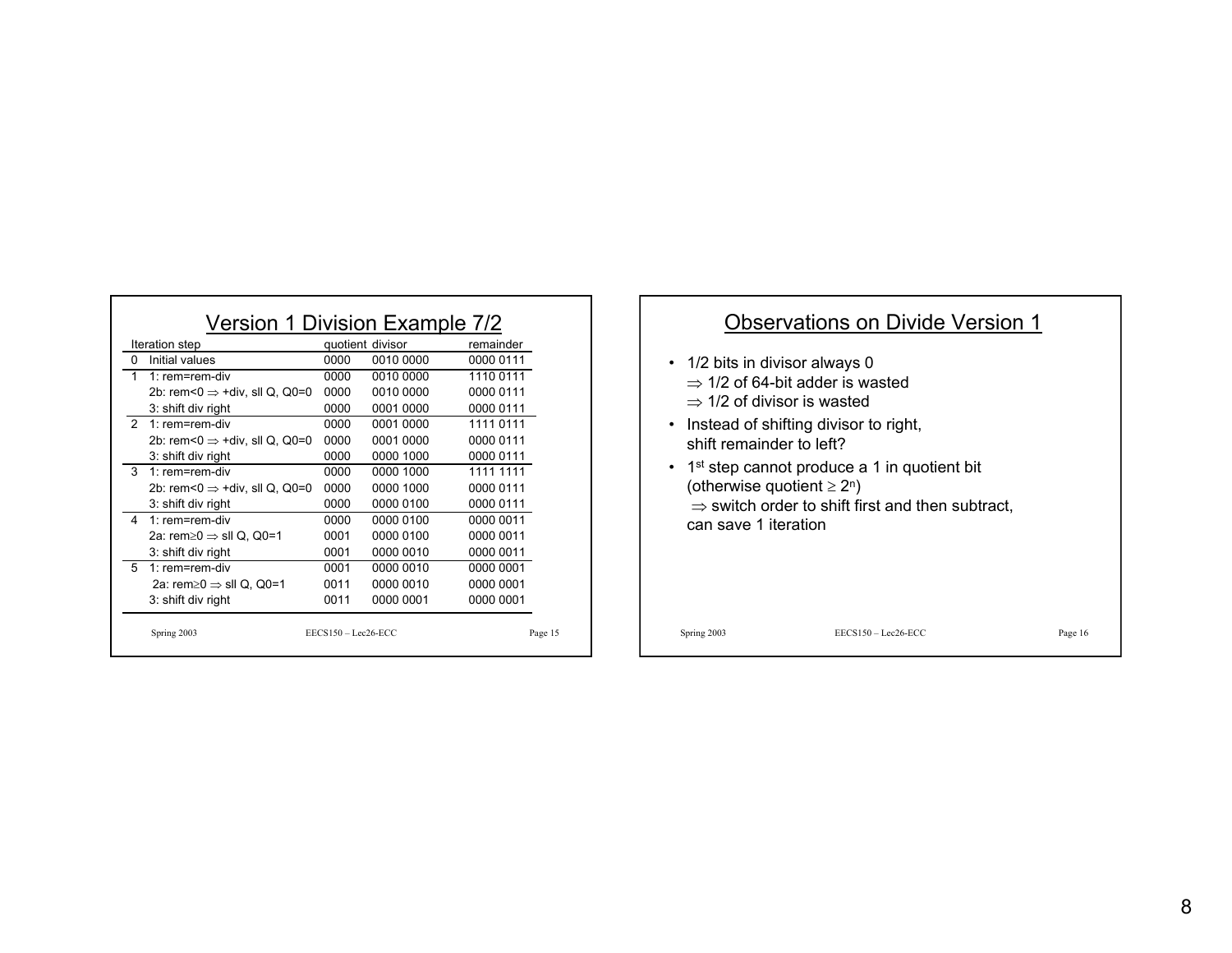

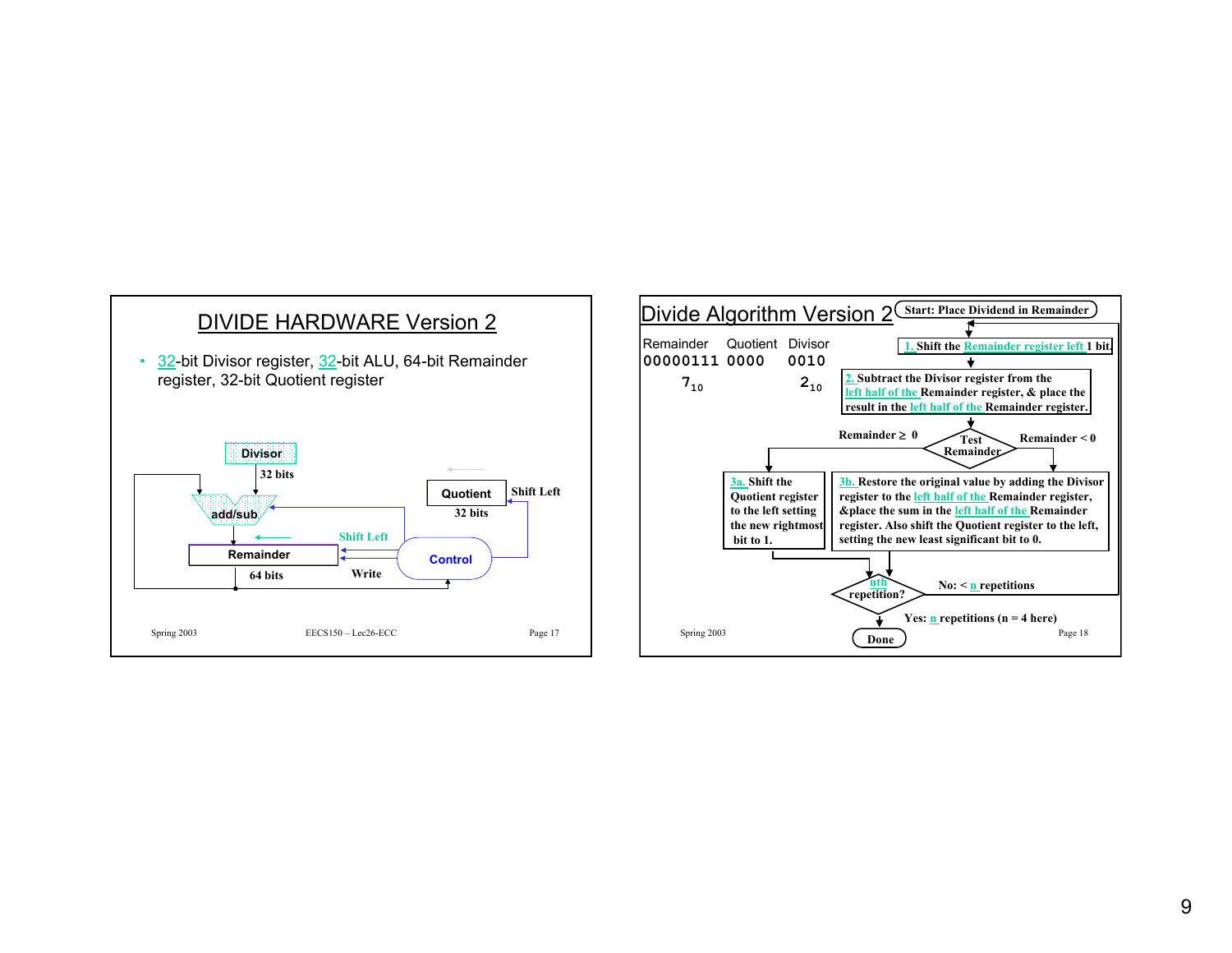# Observations on Divide Version 2

- Eliminate Quotient register by combining with Remainder as shifted left.
	- Start by shifting the Remainder left as before.
	- Thereafter loop contains only two steps because the shifting of the Remainder register shifts both the remainder in the left half and the quotient in the right half
	- The consequence of combining the two registers together and the new order of the operations in the loop is that the remainder will shifted left one time too many.
	- Thus the final correction step must shift back only the remainder in the left half of the register

Spring 2003 EECS150 – Lec26-ECC Page 19

### DIVIDE HARDWARE Version 3

• 32-bit Divisor register, 32-bit adder/subtractor, 64-bit Remainder register, (0-bit Quotient reg)